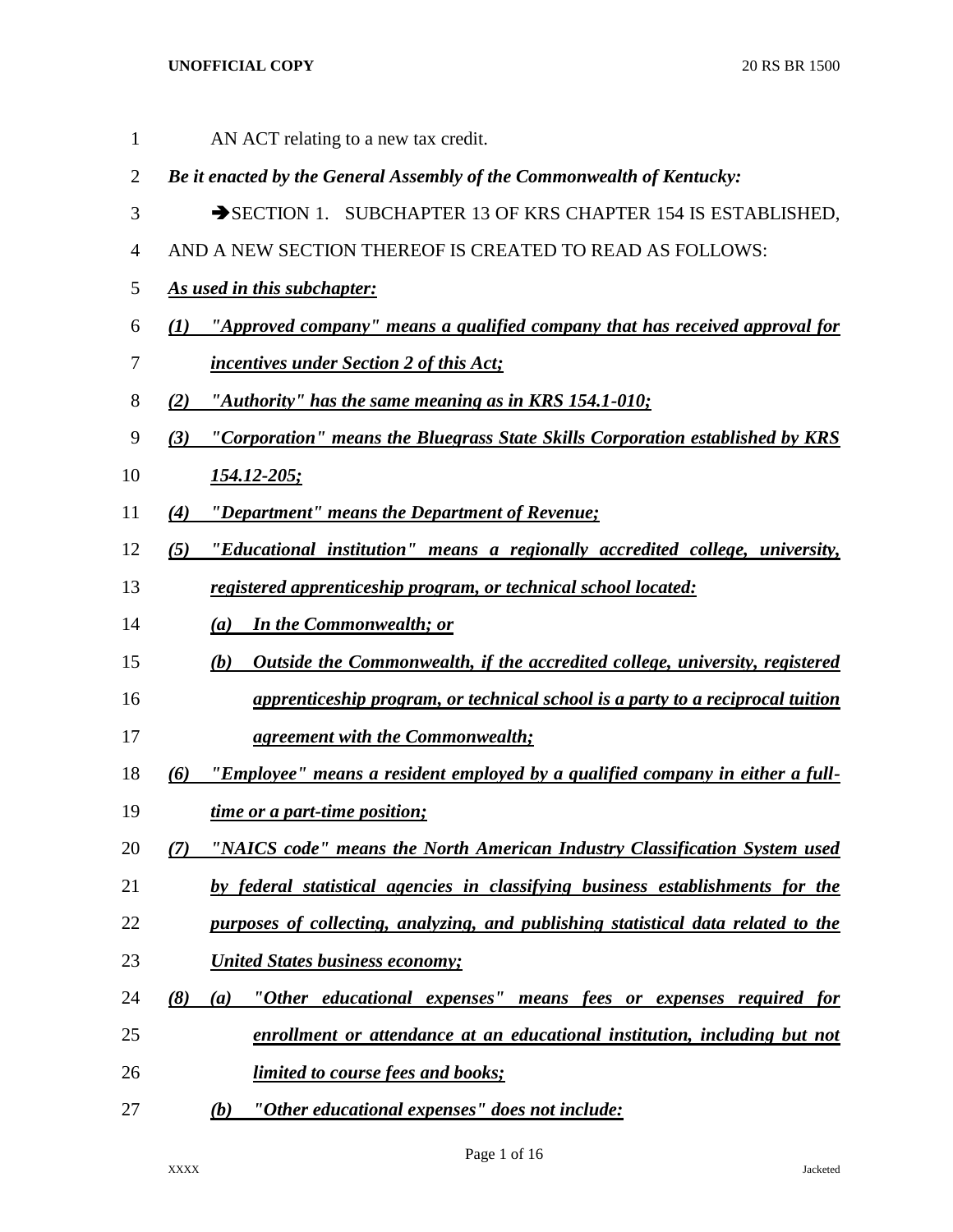| 1  | <b>Student activity fees;</b><br>1.                                                                           |
|----|---------------------------------------------------------------------------------------------------------------|
| 2  | Athletic fees;                                                                                                |
| 3  | 3.<br><i>Insurance expense;</i>                                                                               |
| 4  | <b>Room and board; or</b><br>4.                                                                               |
| 5  | Any other expenses unrelated to an individual's academic course of<br>5.                                      |
| 6  | <i>instruction;</i>                                                                                           |
| 7  | "Oualified<br>company"<br>(9)<br><i>business</i><br>entity<br><i>located</i><br>within<br>means<br>any<br>the |
| 8  | <b>Commonwealth and having a NAICS code identified by the Kentucky Workforce</b>                              |
| 9  | <b>Innovation Board as a high skill, high demand industry sector as of January 1 of</b>                       |
| 10 | the year for which approval for a tax credit may occur;                                                       |
| 11 | (10)<br>"Qualified employee" means an employee who:                                                           |
| 12 | Is currently participating in; or<br>(a)<br>1.                                                                |
| 13 | Within the calendar year preceding the beginning of attendance at the<br>2.                                   |
| 14 | <i>educational institution, has completed;</i>                                                                |
| 15 | <b>Treatment as defined in KRS 222.005 for alcohol or other drug abuse; or</b>                                |
| 16 | Within the past five (5) years, has successfully completed a sentence for<br>(b)                              |
| 17 | conviction of a misdemeanor or felony that was not a sex offense, an                                          |
| 18 | offense against a child, or an offense that resulted in serious bodily injury                                 |
| 19 | <u>or death;</u>                                                                                              |
| 20 | "Registered apprenticeship program" means an apprenticeship program<br>(II)                                   |
| 21 | registered by the United States Department of Labor or the Commonwealth; and                                  |
| 22 | "Resident" has the same meaning as in KRS 141.010.<br>(12)                                                    |
| 23 | SECTION 2. A NEW SECTION OF SUBCHAPTER 13 OF KRS CHAPTER                                                      |
| 24 | 154 IS CREATED TO READ AS FOLLOWS:                                                                            |
| 25 | The corporation shall develop a tax credit program that shall be known as<br>$\mathcal{L}(I)$<br>(a)          |
| 26 | the earn, learn, and recover tax credit.                                                                      |
| 27 | The corporation may establish standards or requirements for the<br>(b)                                        |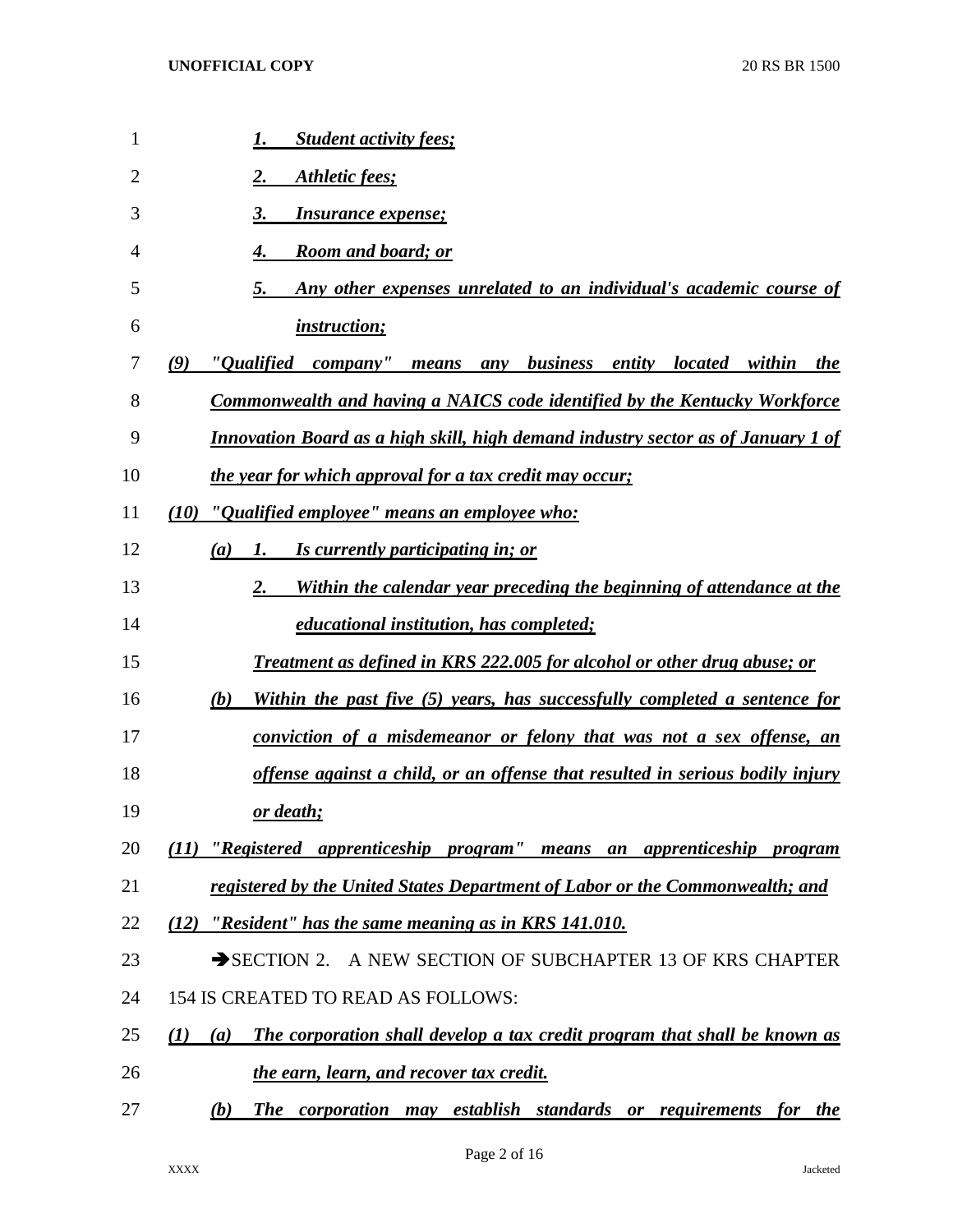| 1              |            | <i>administration of this section.</i>                                              |
|----------------|------------|-------------------------------------------------------------------------------------|
| $\overline{2}$ | (2)        | The purposes of the tax credit shall be to:                                         |
| 3              | (a)        | Provide incentives for a qualified company providing tuition assistance or          |
| 4              |            | <i>training to a qualified employee;</i>                                            |
| 5              | (b)        | Encourage a qualified employee to attend educational courses or training            |
| 6              |            | provided by an educational institution; and                                         |
| 7              | (c)        | Assist the qualified employee with tuition and other educational expenses.          |
| 8              | (3)<br>(a) | To qualify for incentives provided by this section, a qualified company shall       |
| 9              |            | incur tuition and other educational expenses on behalf of a qualified               |
| 10             |            | <i>employee attending an educational institution.</i>                               |
| 11             | (b)        | A qualified company shall submit an application to the corporation before           |
| 12             |            | paying any tuition or other educational expenses on behalf of a qualified           |
| 13             |            | employee and prior to the qualified employee commencing any coursework              |
| 14             |            | at the educational institution.                                                     |
| 15             | (c)        | <b>Each application shall contain all the information the corporation requires,</b> |
| 16             |            | <i>including but not limited to the following information:</i>                      |
| 17             |            | The name of each qualified employee, including the Social Security<br>1.            |
| 18             |            | number or other equivalent identifying number of the employee;                      |
| 19             |            | <u>Verification that the qualified employee is currently participating in</u><br>2. |
| 20             |            | or, within the calendar year preceding the beginning of attendance at               |
| 21             |            | the educational institution, has completed treatment as defined in KRS              |
| 22             |            | <u>222.005;</u>                                                                     |
| 23             |            | Information related to the educational institution which the qualified<br><u>3.</u> |
| 24             |            | <u>employee will be attending;</u>                                                  |
| 25             |            | A description of each component of the educational program in which<br>4.           |
| 26             |            | the qualified employee will be participating; and                                   |
| 27             |            | A statement of the costs for tuition and detailed breakdown of the<br><u>5.</u>     |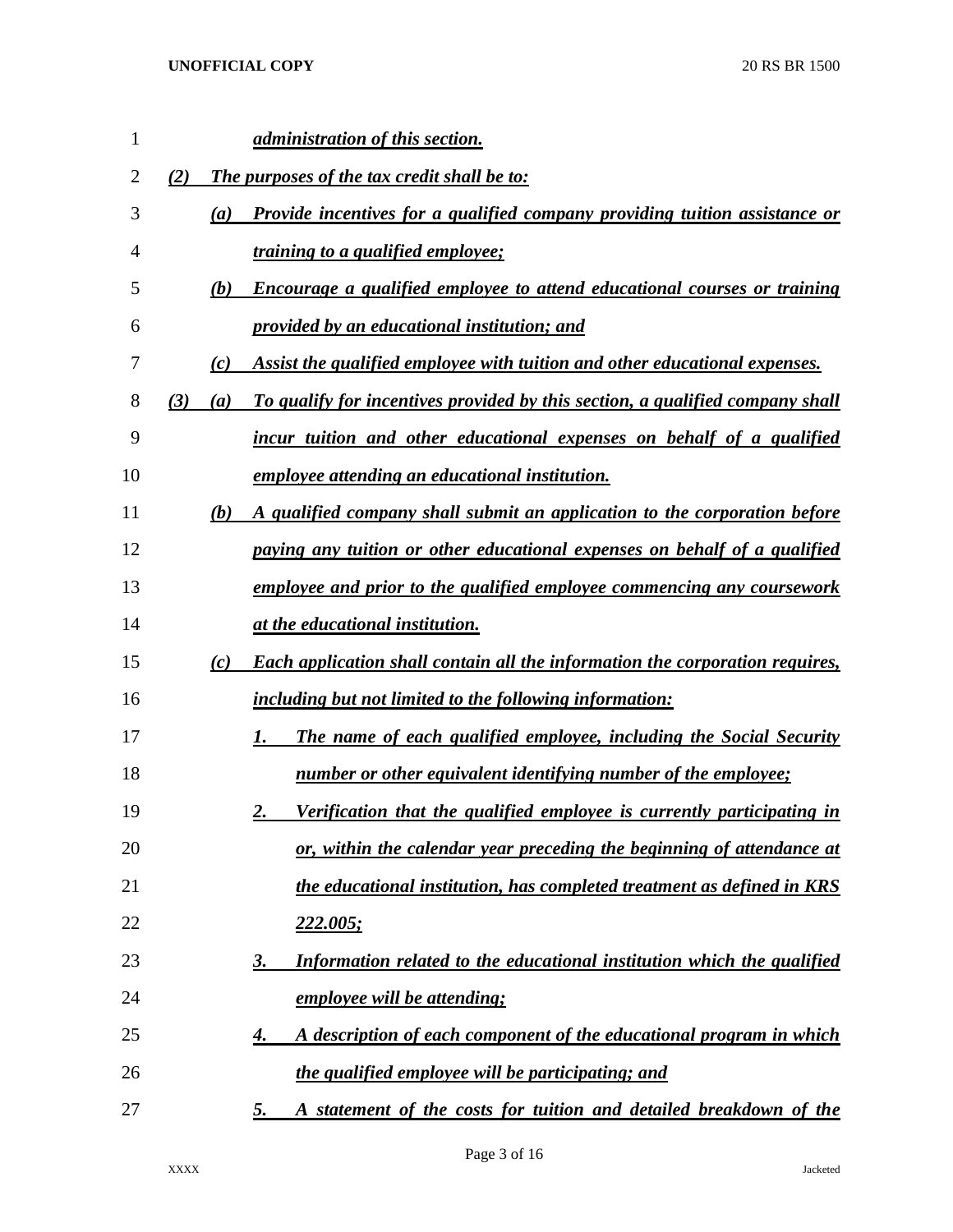| 1              |            | other educational or training expenses for the qualified employee.                 |
|----------------|------------|------------------------------------------------------------------------------------|
| $\overline{2}$ | (d)        | The qualified company shall maintain records and submit information as             |
| 3              |            | <i>required by the corporation and the department.</i>                             |
| 4              | (4)<br>(a) | After a review of applications, the corporation may designate the qualified        |
| 5              |            | company as an approved company and approve the maximum amount of                   |
| 6              |            | <u>tax credit that the approved company may be eligible to receive.</u>            |
| 7              | (b)        | The corporation shall share information provided by the approved company           |
| 8              |            | with the department for compliance purposes.                                       |
| 9              | (5)<br>(a) | The maximum amount of tax credit approved by the corporation for all               |
| 10             |            | approved companies during a fiscal year shall not exceed two million five          |
| 11             |            | hundred thousand dollars (\$2,500,000).                                            |
| 12             | (b)        | Any tax credit that remains unallocated by the corporation at the end of           |
| 13             |            | each fiscal year shall lapse and shall not be carried forward to another           |
| 14             |            | fiscal year.                                                                       |
| 15             | (c)        | The tax credit awarded by the corporation to an approved company shall be          |
| 16             |            | in an amount up to fifty percent (50%) of the actual costs incurred by the         |
| 17             |            | approved company for tuition or other educational expenses paid on behalf          |
| 18             |            | of a qualified employee attending an educational institution, not to exceed        |
| 19             |            | <u>two thousand dollars (\$2,000) for each qualified employee annually.</u>        |
| 20             | (6)<br>(a) | The approved company shall:                                                        |
| 21             |            | Incur all tuition and other educational or training expenses within<br>1.          |
| 22             |            | <u>one (1) year from the date of approval by the corporation; and</u>              |
| 23             |            | <b>Provide the required documentation to verify the expenses paid by the</b><br>2. |
| 24             |            | approved company for each qualified employee attending an                          |
| 25             |            | <u>educational institution to the corporation.</u>                                 |
| 26             | (b)        | Upon receipt of all documentation, the corporation shall review the                |
| 27             |            | documentation and notify the approved company and the department of the            |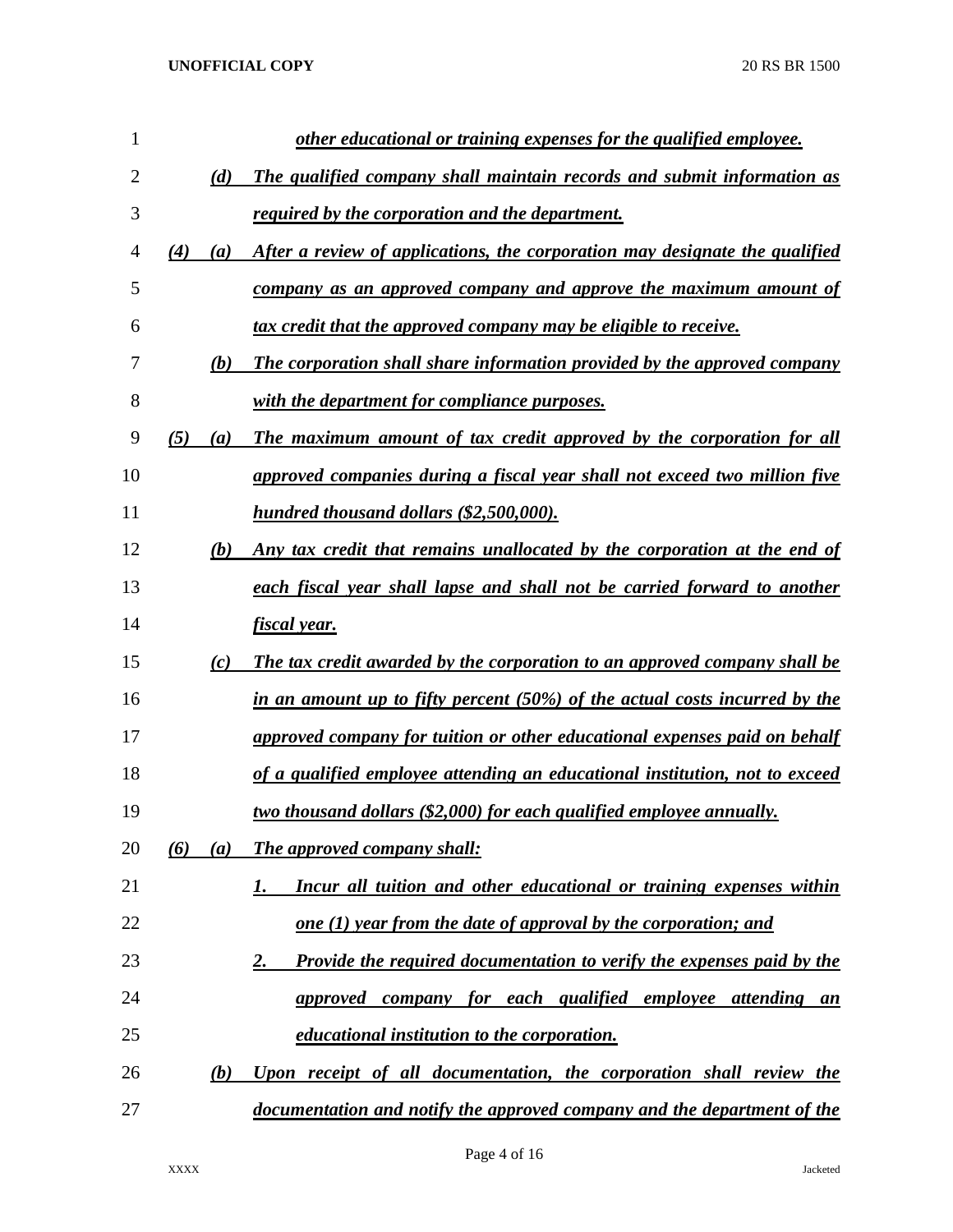| 1  |     | <u>final authorized tax credit.</u>                                                              |
|----|-----|--------------------------------------------------------------------------------------------------|
| 2  |     | The final authorized tax credit shall be the maximum amount of tax credit<br>(c)                 |
| 3  |     | <u>that may be claimed by the approved company.</u>                                              |
| 4  | (7) | <b>Beginning October 1, 2021, and each October 1 thereafter, as long as the tax</b>              |
| 5  |     | credit is claimed on a tax return, the department shall certify to the corporation               |
| 6  |     | the amount of tax credit taken under this subchapter on each tax return filed                    |
| 7  |     | during the fiscal year ending June 30 of that year.                                              |
| 8  | (8) | The authority shall maintain a publicly available Web site on which it shall                     |
| 9  |     | report:                                                                                          |
| 10 |     | At any point in time, the amount of credit awarded during a fiscal year and<br>$\left( a\right)$ |
| 11 |     | the remaining amount of credit that may be awarded based on the limit                            |
| 12 |     | established by subsection $(5)(a)$ of this section;                                              |
| 13 |     | The number of applications that were received for a fiscal year, including<br>(b)                |
| 14 |     | the number of applications approved and the number of applications                               |
| 15 |     | denied;                                                                                          |
| 16 |     | A list of each approved company awarded a tax credit for each fiscal year,<br>$\left( c\right)$  |
| 17 |     | including information on the location of the approved company and the                            |
| 18 |     | number of employees of the approved company that qualified the approved                          |
| 19 |     | company for the tax credit;                                                                      |
| 20 |     | The date each approved company was awarded the tax credit;<br>(d)                                |
| 21 |     | The amount of tax credit awarded and the amount of tax credit claimed for<br>(e)                 |
| 22 |     | each approved company; and                                                                       |
| 23 |     | A total amount of credit awarded and claimed for each fiscal year the credit<br>(f)              |
| 24 |     | is available.                                                                                    |
| 25 | (9) | The corporation shall work jointly with the department to share information                      |
| 26 |     | related to each approved company awarded a tax credit, including all the                         |
| 27 |     | information that is reported on the Web site of the authority, and sufficient                    |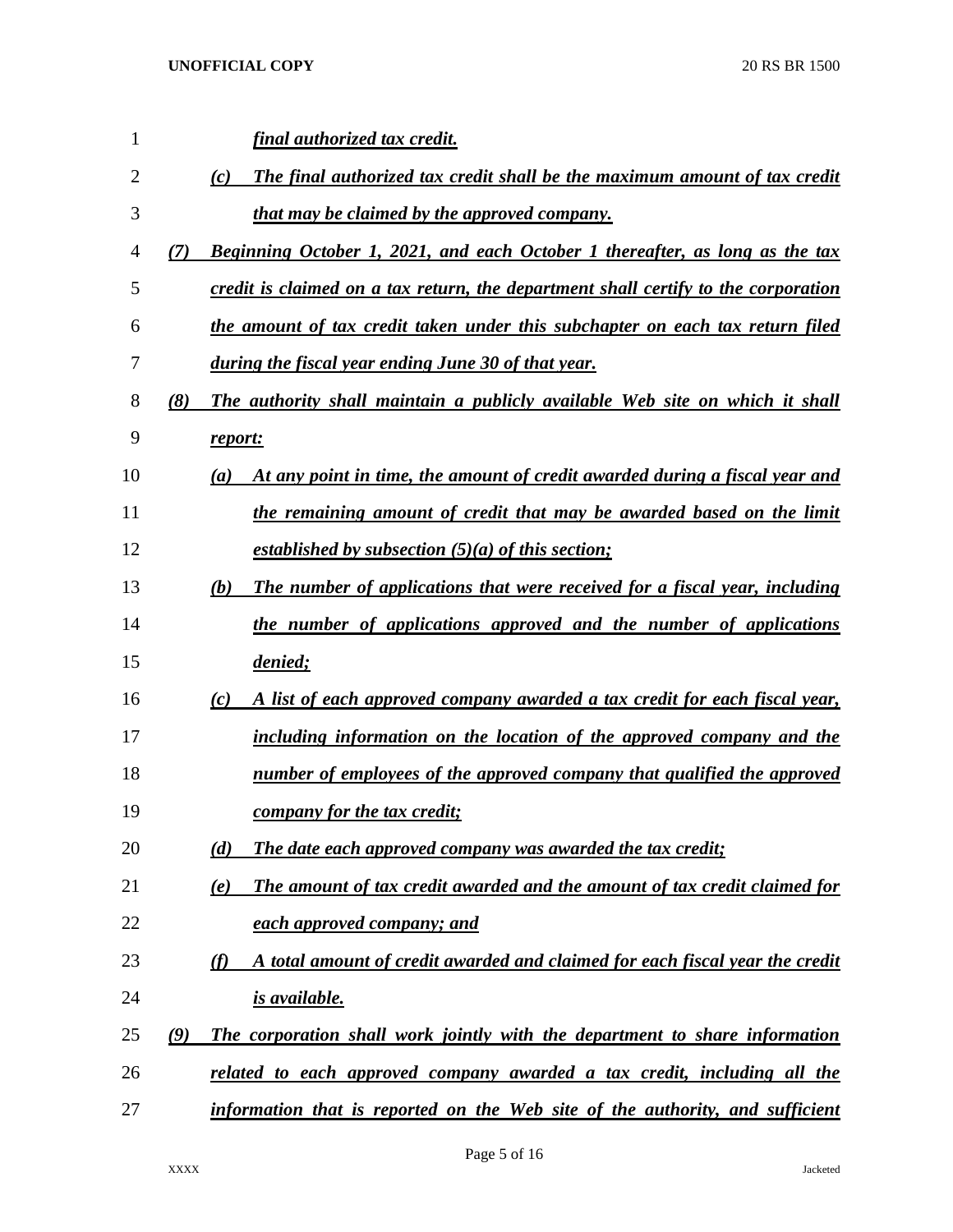| 1              | information, including Social Security numbers of the qualified employee, to            |
|----------------|-----------------------------------------------------------------------------------------|
| $\overline{2}$ | <u>ensure compliance on the tax returns filed by the approved company.</u>              |
| 3              | A NEW SECTION OF SUBCHAPTER 13 OF KRS CHAPTER<br>$\rightarrow$ SECTION 3.               |
| 4              | 154 IS CREATED TO READ AS FOLLOWS:                                                      |
| 5              | In order for the General Assembly to evaluate the fulfillment of the purposes stated in |
| 6              | Section 2 of this Act, the Cabinet for Economic Development and the Department of       |
| 7              | Revenue shall work together in data collection. The Cabinet for Economic                |
| 8              | Development shall submit the following information, related to actions taken by the     |
| 9              | corporation during the immediately preceding calendar year, to the Interim Joint        |
| 10             | Committee on Appropriations and Revenue beginning no later than May 1, 2021, and        |
| 11             | no later than each May 1 thereafter, as long as the tax credit is awarded by the        |
| 12             | <i>corporation:</i>                                                                     |
| 13             | The number of applications received during the calendar year, including the<br>(1)      |
| 14             | number of applications approved and the number of applications denied;                  |
| 15             | A list of each approved company awarded a tax credit, including:<br>(2)                 |
| 16             | <b>Information on the location of the approved company;</b><br>$\left(a\right)$         |
| 17             | The total number of employees of the approved company and the number of<br>(b)          |
| 18             | employees that were qualified employees;                                                |
| 19             | A list of the educational institutions which the employees attended; and<br>(c)         |
| 20             | A description of the educational programs attended by the employees;<br>(d)             |
| 21             | The date each approved company was awarded the tax credit;<br>(3)                       |
| 22             | The amount of tax credit awarded for each approved company; and<br>$\left( 4\right)$    |
| 23             | (5)<br>The amount of costs for tuition and detailed breakdown of the other educational  |
| 24             | expenses paid by the approved company.                                                  |
| 25             | $\rightarrow$ SECTION 4.<br>A NEW SECTION OF KRS CHAPTER 141 IS CREATED TO              |
| 26             | <b>READ AS FOLLOWS:</b>                                                                 |
| 27             | As used in this section:<br>$\mathcal{L}(I)$                                            |

Page 6 of 16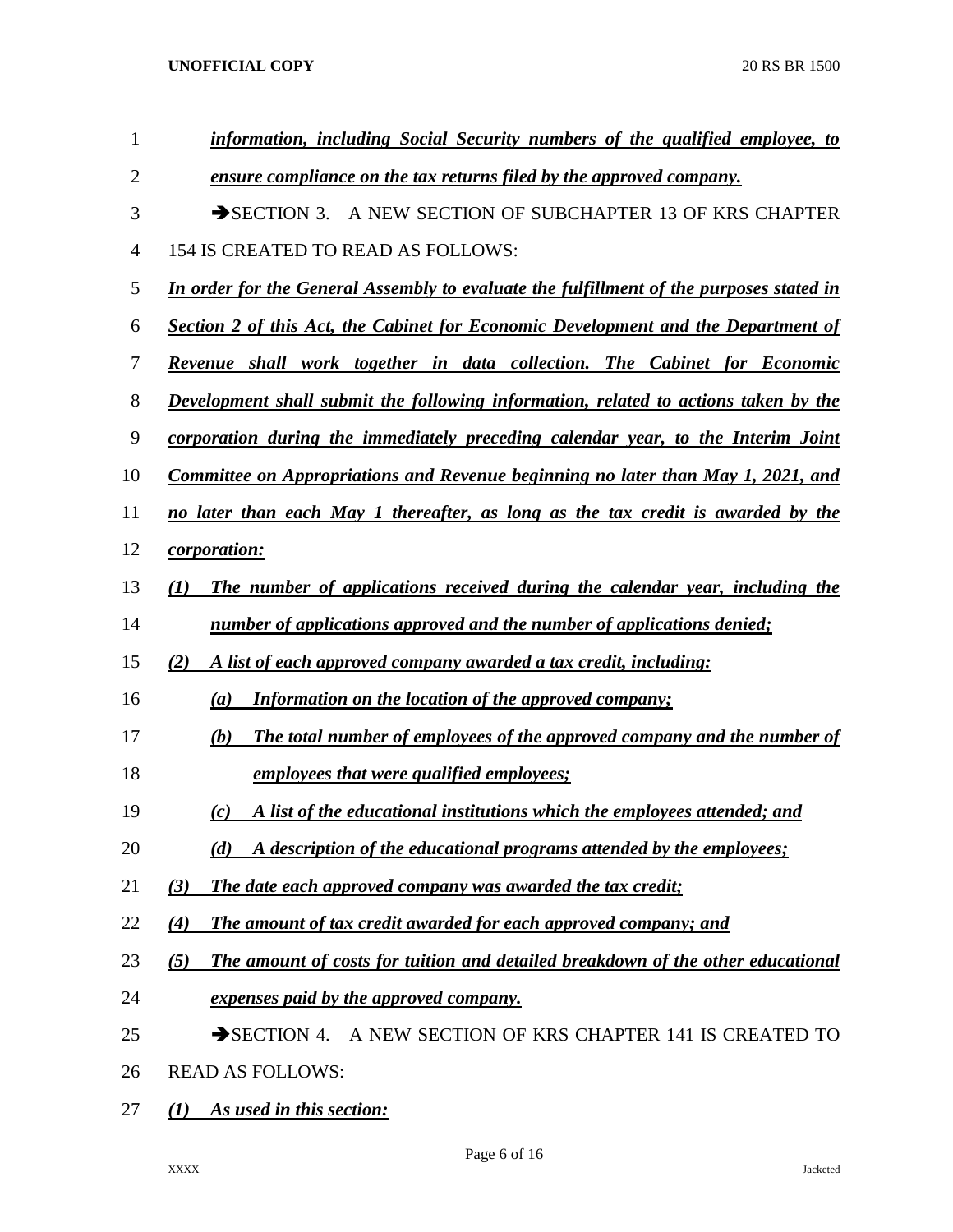| 1              |     | $\left(a\right)$ | "Approved company" has the same meaning as in Section 1 of this Act;             |
|----------------|-----|------------------|----------------------------------------------------------------------------------|
| $\overline{2}$ |     | (b)              | "Educational institution" has the same meaning as in Section 1 of this Act;      |
| 3              |     | (c)              | "Other educational expenses" has the same meaning as in Section 1 of this        |
| 4              |     |                  | Act; and                                                                         |
| 5              |     | (d)              | <u>"Qualified employee" has the same meaning as in Section 1 of this Act.</u>    |
| 6              | (2) |                  | For taxable years beginning on or after January 1, 2020, but before January 1,   |
| 7              |     |                  | 2024, a nonrefundable, nontransferable tax credit shall be allowed against the   |
| 8              |     |                  | tax imposed by KRS 141.020 or 141.040 and 141.0401, with the ordering of         |
| 9              |     |                  | credits as provided by Section 5 of this Act, as awarded under Section 2 of this |
| 10             |     | <u>Act.</u>      |                                                                                  |
| 11             | (3) | $\left(a\right)$ | The maximum amount of tax credit that may awarded in each fiscal year            |
| 12             |     |                  | shall not exceed two million five hundred thousand dollars (\$2,500,000).        |
| 13             |     | (b)              | Any tax credit that remains unallocated at the end of each fiscal year shall     |
| 14             |     |                  | <u>lapse and shall not be carried forward to another fiscal year.</u>            |
| 15             |     | (c)              | The tax credit awarded under Section 2 of this Act to an approved company        |
| 16             |     |                  | shall be in an amount up to fifty percent (50%) of the actual costs incurred     |
| 17             |     |                  | by the approved company for tuition or other educational expenses paid on        |
| 18             |     |                  | behalf of a qualified employee attending an educational institution, not to      |
| 19             |     |                  | exceed two thousand dollars (\$2,000) for each qualified employee annually.      |
| 20             | (4) | (a)              | The tax credit shall be claimed on the income tax return filed for the           |
| 21             |     |                  | taxable year during which the approved company receives notification of          |
| 22             |     |                  | the final authorized tax credit under subsection (6) of Section 2 of this Act.   |
| 23             |     | (b)              | Any amount of credit that the approved company is unable to utilize during       |
| 24             |     |                  | the taxable year may be carried forward for use in a succeeding taxable          |
| 25             |     |                  | <u>year for a period not to exceed three (3) taxable years.</u>                  |
| 26             | (5) | (a)              | <u>In order for the General Assembly to evaluate the fulfillment of the</u>      |
| 27             |     |                  | purposes stated in Section 2 of this Act, the department shall provide the       |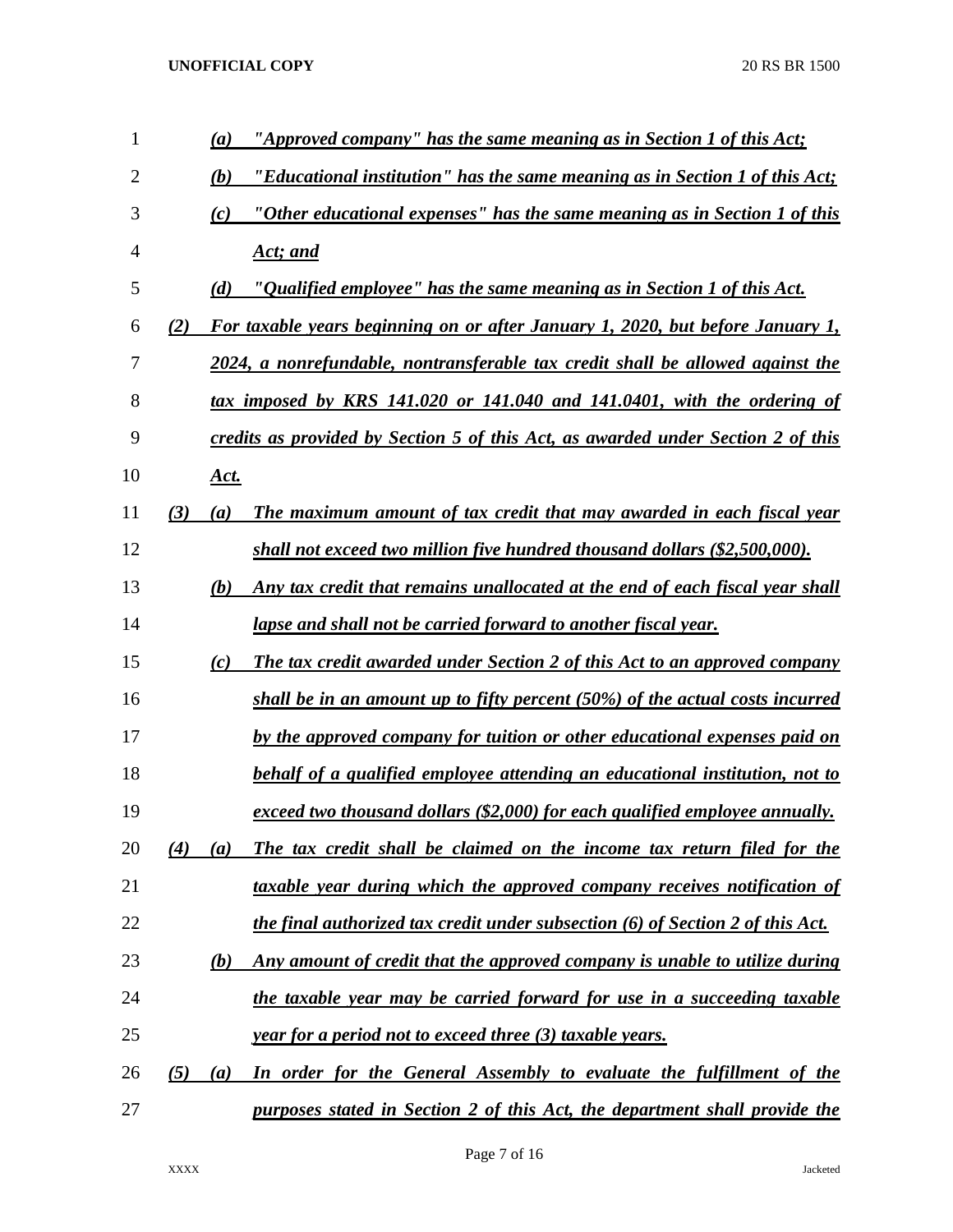| 1  | following information on a cumulative basis for each taxable year to              |
|----|-----------------------------------------------------------------------------------|
| 2  | provide a historical impact of the tax credit to the Commonwealth:                |
| 3  | The name and address for each taxpayer claiming the tax credit;<br>I.             |
| 4  | The entity type of that taxpayer;<br>2.                                           |
| 5  | <b>Each location, by county, of the approved company where a qualified</b><br>3.  |
| 6  | <u>employee is employed;</u>                                                      |
| 7  | The number of all employees at each location at the end of the taxable<br>4.      |
| 8  | year;                                                                             |
| 9  | The total amount of the actual costs incurred by the approved<br>5.               |
| 10 | company for tuition or other educational expenses paid on behalf of a             |
| 11 | <i>qualified employee while attending an educational institution;</i>             |
| 12 | <b>The amount of tax credit claimed by that taxpayer;</b><br>6.                   |
| 13 | The amount of credit that the taxpayer has available for carry forward<br>7.      |
| 14 | <u>to a future year;</u>                                                          |
| 15 | In the case of all taxpayers other than corporations, based on ranges<br>8.       |
| 16 | of adjusted gross income of no larger than five thousand dollars                  |
| 17 | $(S5,000)$ for the taxable year, the total amount of tax credits claimed          |
| 18 | and the number of returns claiming a tax credit for each adjusted                 |
| 19 | gross income range; and                                                           |
| 20 | In the case of all corporations, based on ranges of net income no<br>9.           |
| 21 | larger than fifty thousand dollars (\$50,000) for the taxable year, the           |
| 22 | total amount of tax credit claimed and the number of returns claiming             |
| 23 | a tax credit for each net income range.                                           |
| 24 | The report required by paragraph (a) of this subsection shall be submitted<br>(b) |
| 25 | to the Interim Joint Committee on Appropriations and Revenue beginning            |
| 26 | no later than November 1, 2021, and no later than each November 1                 |
| 27 | thereafter, as long as the credit is claimed on any return processed by the       |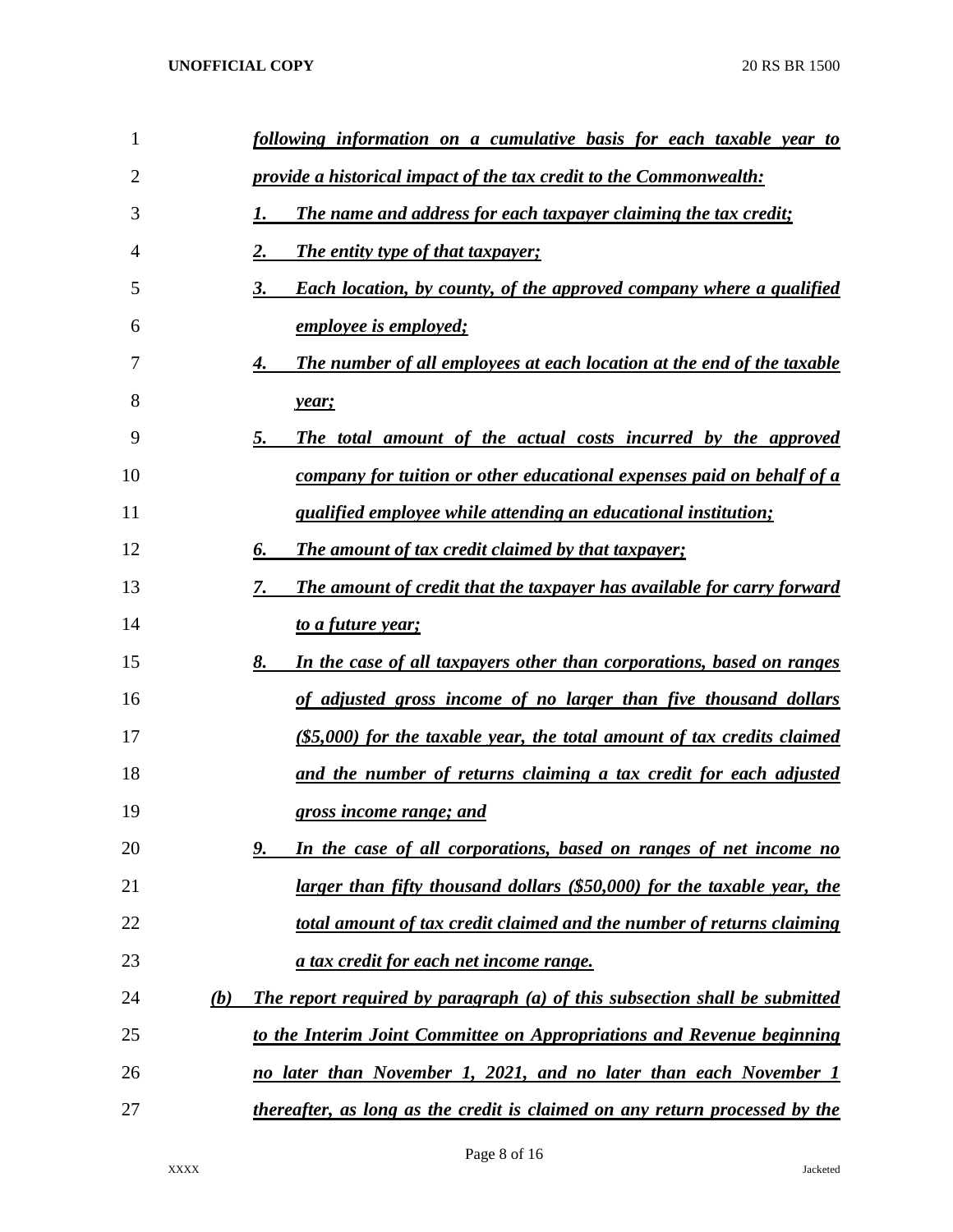| $\mathbf{1}$   |     |                    | department.                                                                                 |
|----------------|-----|--------------------|---------------------------------------------------------------------------------------------|
| $\overline{2}$ |     |                    | Section 5. KRS 141.0205 is amended to read as follows:                                      |
| 3              |     |                    | If a taxpayer is entitled to more than one $(1)$ of the tax credits allowed against the tax |
| 4              |     |                    | imposed by KRS 141.020, 141.040, and 141.0401, the priority of application and use of       |
| 5              |     |                    | the credits shall be determined as follows:                                                 |
| 6              | (1) |                    | The nonrefundable business incentive credits against the tax imposed by KRS                 |
| 7              |     |                    | 141.020 shall be taken in the following order:                                              |
| 8              |     | (a)                | The limited liability entity tax credit permitted by KRS 141.0401;                          |
| 9              |     | (b)                | The economic development credits computed under KRS 141.347, 141.381,                       |
| 10             |     |                    | 141.384, 141.400, 141.401, 141.403, 141.407, 141.415, Section 4 of this Act,                |
| 11             |     |                    | 154.12-207, and 154.12-2088;                                                                |
| 12             |     | (c)                | The qualified farming operation credit permitted by KRS 141.412;                            |
| 13             |     | (d)                | The certified rehabilitation credit permitted by KRS $171.397(1)(a)$ ;                      |
| 14             |     | (e)                | The health insurance credit permitted by KRS 141.062;                                       |
| 15             |     | (f)                | The tax paid to other states credit permitted by KRS 141.070;                               |
| 16             |     | (g)                | The credit for hiring the unemployed permitted by KRS 141.065;                              |
| 17             |     | (h)                | The recycling or composting equipment credit permitted by KRS 141.390;                      |
| 18             |     | (i)                | The tax credit for cash contributions in investment funds permitted by KRS                  |
| 19             |     |                    | 154.20-263 in effect prior to July 15, 2002, and the credit permitted by KRS                |
| 20             |     |                    | 154.20-258;                                                                                 |
| 21             |     | (j)                | The research facilities credit permitted by KRS 141.395;                                    |
| 22             |     | (k)                | The employer High School Equivalency Diploma program incentive credit                       |
| 23             |     |                    | permitted under KRS 151B.402;                                                               |
| 24             |     | (1)                | The voluntary environmental remediation credit permitted by KRS 141.418;                    |
| 25             |     | (m)                | The biodiesel and renewable diesel credit permitted by KRS 141.423;                         |
| 26             |     | (n)                | The clean coal incentive credit permitted by KRS 141.428;                                   |
| 27             |     | $\left( 0 \right)$ | The ethanol credit permitted by KRS 141.4242;                                               |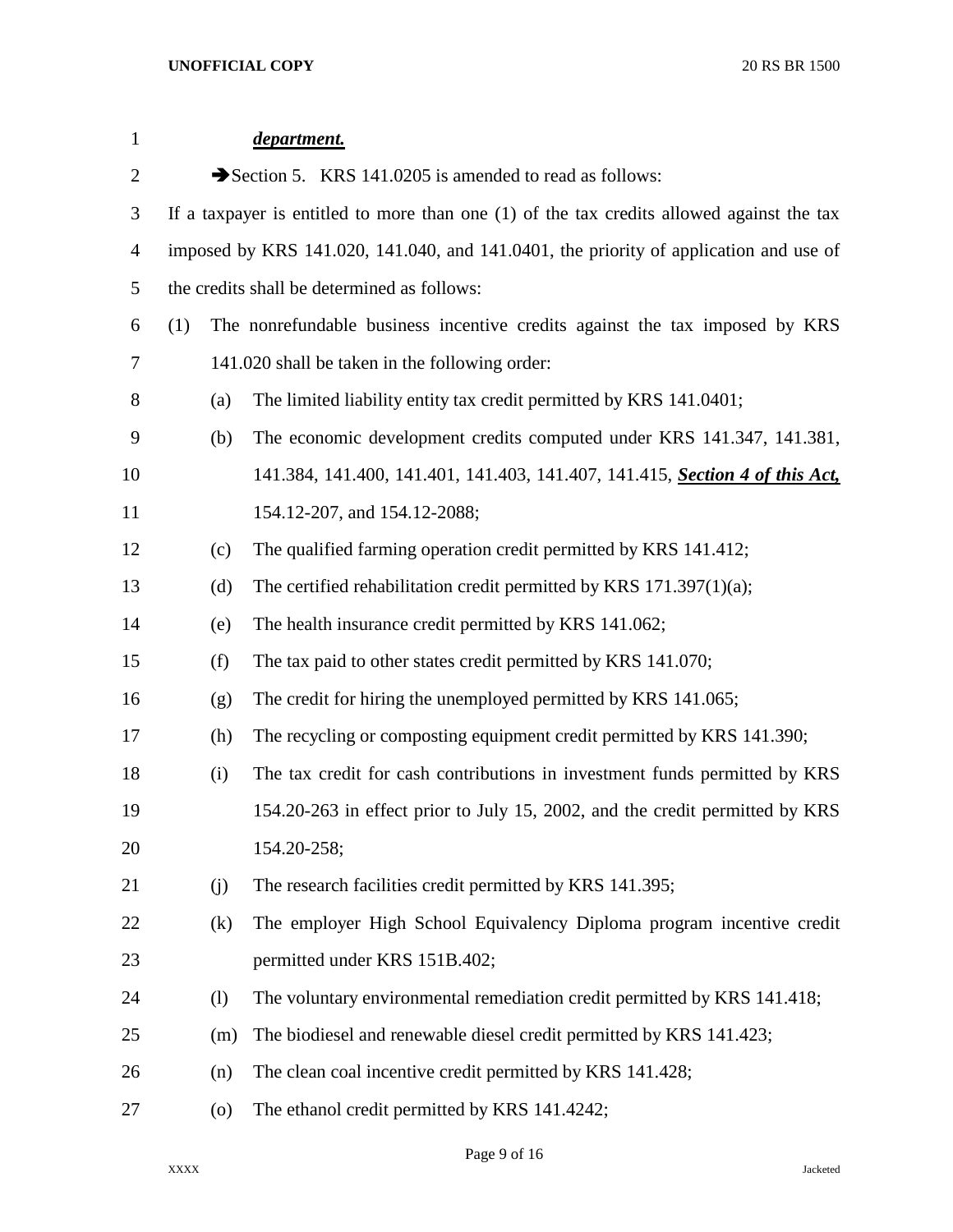| $\mathbf{1}$ |     | (p) | The cellulosic ethanol credit permitted by KRS 141.4244;                              |
|--------------|-----|-----|---------------------------------------------------------------------------------------|
| 2            |     | (q) | The energy efficiency credits permitted by KRS 141.436;                               |
| 3            |     | (r) | The railroad maintenance and improvement credit permitted by KRS 141.385;             |
| 4            |     | (s) | The Endow Kentucky credit permitted by KRS 141.438;                                   |
| 5            |     | (t) | The New Markets Development Program credit permitted by KRS 141.434;                  |
| 6            |     | (u) | The distilled spirits credit permitted by KRS 141.389;                                |
| 7            |     | (v) | The angel investor credit permitted by KRS 141.396;                                   |
| 8            |     | (w) | The film industry credit permitted by KRS 141.383 for applications approved           |
| 9            |     |     | on or after April 27, 2018; and                                                       |
| 10           |     | (x) | The inventory credit permitted by KRS 141.408.                                        |
| 11           | (2) |     | After the application of the nonrefundable credits in subsection (1) of this section, |
| 12           |     |     | the nonrefundable personal tax credits against the tax imposed by KRS 141.020         |
| 13           |     |     | shall be taken in the following order:                                                |
| 14           |     | (a) | The individual credits permitted by KRS 141.020(3);                                   |
| 15           |     | (b) | The credit permitted by KRS 141.066;                                                  |
| 16           |     | (c) | The tuition credit permitted by KRS 141.069;                                          |
| 17           |     | (d) | The household and dependent care credit permitted by KRS 141.067; and                 |
| 18           |     | (e) | The income gap credit permitted by KRS 141.066.                                       |
| 19           | (3) |     | After the application of the nonrefundable credits provided for in subsection (2) of  |
| 20           |     |     | this section, the refundable credits against the tax imposed by KRS 141.020 shall be  |
| 21           |     |     | taken in the following order:                                                         |
| 22           |     | (a) | The individual withholding tax credit permitted by KRS 141.350;                       |
| 23           |     | (b) | The individual estimated tax payment credit permitted by KRS 141.305;                 |
| 24           |     | (c) | The certified rehabilitation credit permitted by KRS<br>171.3961<br>and               |
| 25           |     |     | $171.397(1)(b)$ ; and                                                                 |
| 26           |     | (d) | The film industry tax credit permitted by KRS 141.383 for applications                |
| 27           |     |     | approved prior to April 27, 2018.                                                     |

Page 10 of 16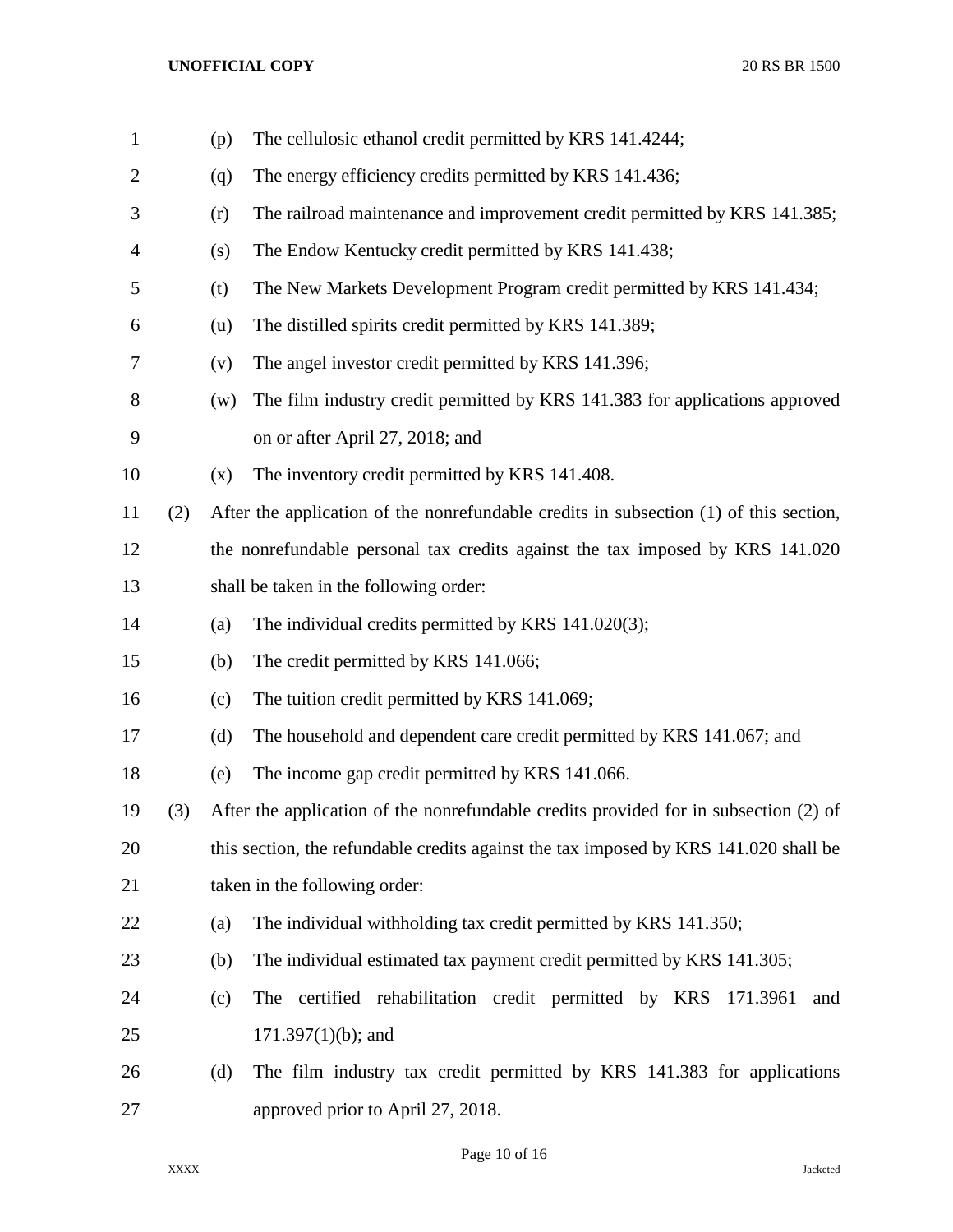| $\mathbf{1}$   | (4) |                    | The nonrefundable credit permitted by KRS 141.0401 shall be applied against the    |
|----------------|-----|--------------------|------------------------------------------------------------------------------------|
| 2              |     |                    | tax imposed by KRS 141.040.                                                        |
| 3              | (5) |                    | The following nonrefundable credits shall be applied against the sum of the tax    |
| $\overline{4}$ |     |                    | imposed by KRS 141.040 after subtracting the credit provided for in subsection (4) |
| 5              |     |                    | of this section, and the tax imposed by KRS 141.0401 in the following order:       |
| 6              |     | (a)                | The economic development credits computed under KRS 141.347, 141.381,              |
| 7              |     |                    | 141.384, 141.400, 141.401, 141.403, 141.407, 141.415, Section 4 of this Act,       |
| 8              |     |                    | 154.12-207, and 154.12-2088;                                                       |
| 9              |     | (b)                | The qualified farming operation credit permitted by KRS 141.412;                   |
| 10             |     | (c)                | The certified rehabilitation credit permitted by KRS $171.397(1)(a)$ ;             |
| 11             |     | (d)                | The health insurance credit permitted by KRS 141.062;                              |
| 12             |     | (e)                | The unemployment credit permitted by KRS 141.065;                                  |
| 13             |     | (f)                | The recycling or composting equipment credit permitted by KRS 141.390;             |
| 14             |     | (g)                | The coal conversion credit permitted by KRS 141.041;                               |
| 15             |     | (h)                | The enterprise zone credit permitted by KRS 154.45-090, for taxable periods        |
| 16             |     |                    | ending prior to January 1, 2008;                                                   |
| 17             |     | (i)                | The tax credit for cash contributions to investment funds permitted by KRS         |
| 18             |     |                    | 154.20-263 in effect prior to July 15, 2002, and the credit permitted by KRS       |
| 19             |     |                    | 154.20-258;                                                                        |
| 20             |     | (i)                | The research facilities credit permitted by KRS 141.395;                           |
| 21             |     | (k)                | The employer High School Equivalency Diploma program incentive credit              |
| 22             |     |                    | permitted by KRS 151B.402;                                                         |
| 23             |     | (1)                | The voluntary environmental remediation credit permitted by KRS 141.418;           |
| 24             |     | (m)                | The biodiesel and renewable diesel credit permitted by KRS 141.423;                |
| 25             |     | (n)                | The clean coal incentive credit permitted by KRS 141.428;                          |
| 26             |     | $\left( 0 \right)$ | The ethanol credit permitted by KRS 141.4242;                                      |
| 27             |     | (p)                | The cellulosic ethanol credit permitted by KRS 141.4244;                           |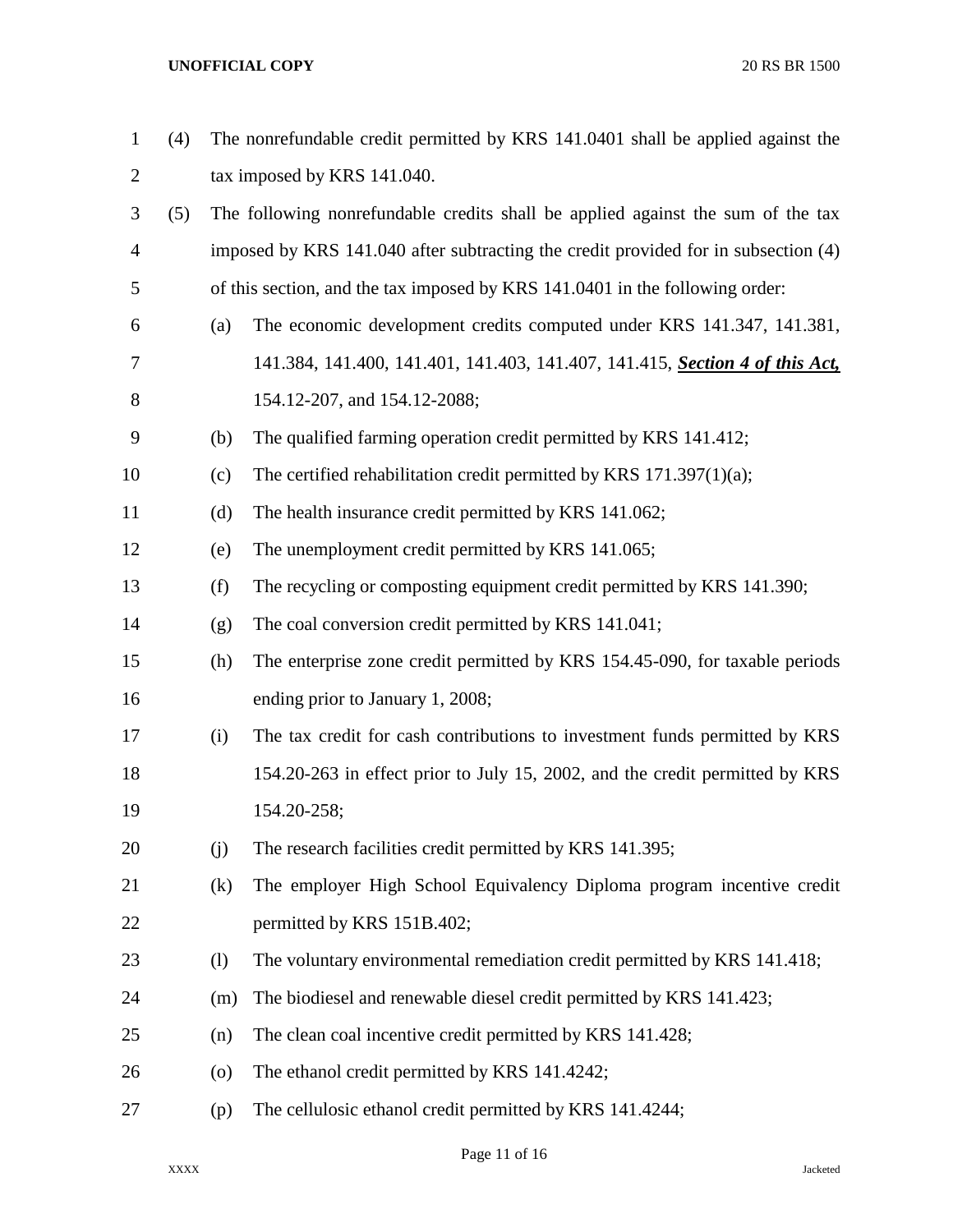| $\mathbf{1}$ |     | (q) | The energy efficiency credits permitted by KRS 141.436;                                |
|--------------|-----|-----|----------------------------------------------------------------------------------------|
| 2            |     | (r) | The ENERGY STAR home or ENERGY STAR manufactured home credit                           |
| 3            |     |     | permitted by KRS 141.437;                                                              |
| 4            |     | (s) | The railroad maintenance and improvement credit permitted by KRS 141.385;              |
| 5            |     | (t) | The railroad expansion credit permitted by KRS 141.386;                                |
| 6            |     | (u) | The Endow Kentucky credit permitted by KRS 141.438;                                    |
| 7            |     | (v) | The New Markets Development Program credit permitted by KRS 141.434;                   |
| 8            |     | (w) | The distilled spirits credit permitted by KRS 141.389;                                 |
| 9            |     | (x) | The film industry credit permitted by KRS 141.383 for applications approved            |
| 10           |     |     | on or after April 27, 2018; and                                                        |
| 11           |     | (y) | The inventory credit permitted by KRS 141.408.                                         |
| 12           | (6) |     | After the application of the nonrefundable credits in subsection (5) of this section,  |
| 13           |     |     | the refundable credits shall be taken in the following order:                          |
| 14           |     | (a) | The corporation estimated tax payment credit permitted by KRS 141.044;                 |
| 15           |     | (b) | The certified rehabilitation credit permitted by KRS 171.3961<br>and                   |
| 16           |     |     | $171.397(1)(b)$ ; and                                                                  |
| 17           |     | (c) | The film industry tax credit permitted by KRS 141.383 for applications                 |
| 18           |     |     | approved prior to April 27, 2018.                                                      |
| 19           |     |     | Section 6. KRS 131.190 is amended to read as follows:                                  |
| 20           | (1) |     | No present or former commissioner or employee of the department, present or            |
| 21           |     |     | former member of a county board of assessment appeals, present or former property      |
| 22           |     |     | valuation administrator or employee, present or former secretary or employee of the    |
| 23           |     |     | Finance and Administration Cabinet, former secretary or employee of the Revenue        |
| 24           |     |     | Cabinet, or any other person, shall intentionally and without authorization inspect or |
| 25           |     |     | divulge any information acquired by him of the affairs of any person, or information   |
| 26           |     |     | regarding the tax schedules, returns, or reports required to be filed with the         |
| 27           |     |     | department or other proper officer, or any information produced by a hearing or        |

Page 12 of 16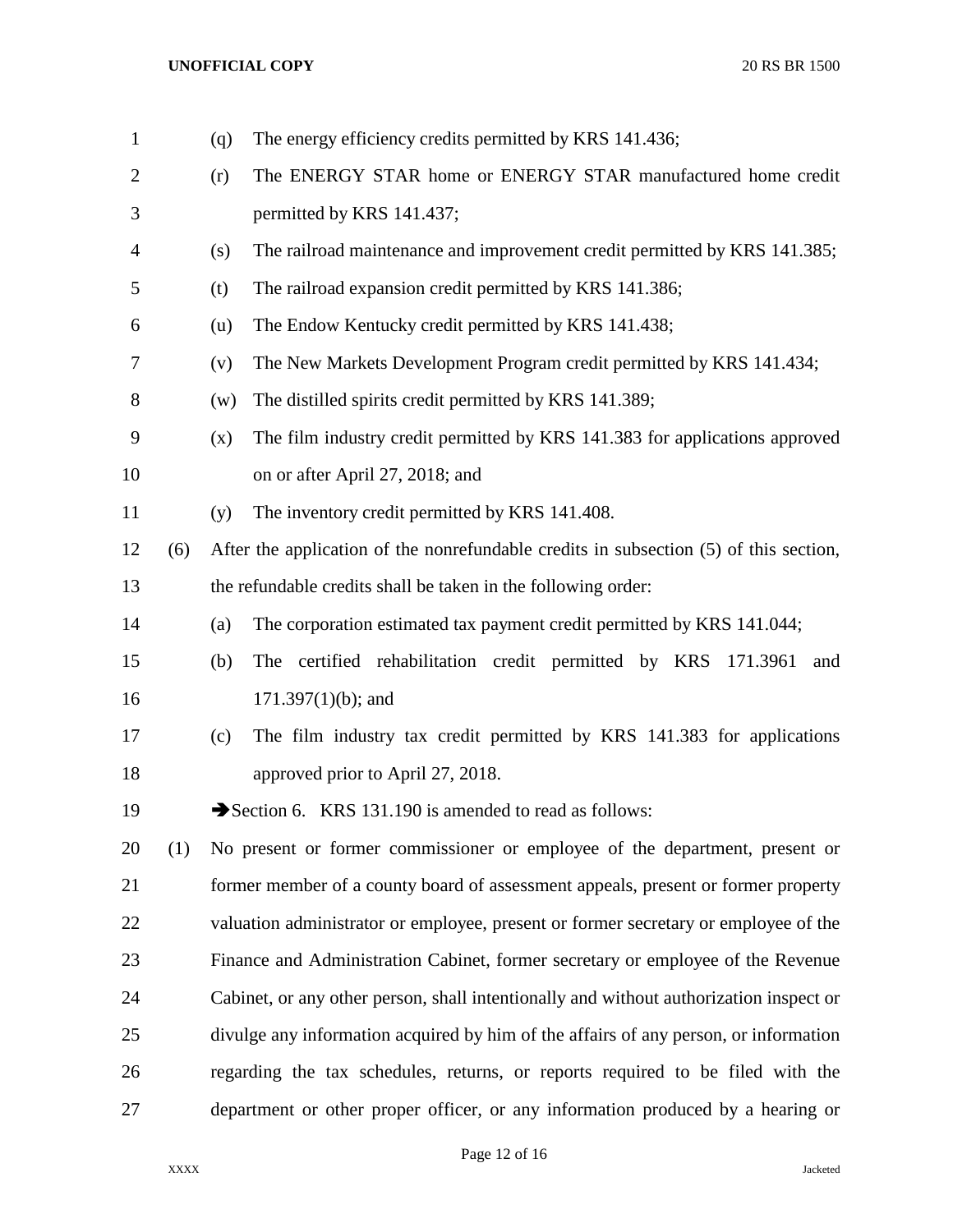- investigation, insofar as the information may have to do with the affairs of the person's business. (2) The prohibition established by subsection (1) of this section shall not extend to: (a) Information required in prosecutions for making false reports or returns of property for taxation, or any other infraction of the tax laws; (b) Any matter properly entered upon any assessment record, or in any way made a matter of public record; (c) Furnishing any taxpayer or his properly authorized agent with information respecting his own return; (d) Testimony provided by the commissioner or any employee of the department in any court, or the introduction as evidence of returns or reports filed with the department, in an action for violation of state or federal tax laws or in any action challenging state or federal tax laws; (e) Providing an owner of unmined coal, oil or gas reserves, and other mineral or energy resources assessed under KRS 132.820, or owners of surface land under which the unmined minerals lie, factual information about the owner's property derived from third-party returns filed for that owner's property, under the provisions of KRS 132.820, that is used to determine the owner's assessment. This information shall be provided to the owner on a confidential basis, and the owner shall be subject to the penalties provided in KRS 131.990(2). The third-party filer shall be given prior notice of any disclosure of information to the owner that was provided by the third-party filer; (f) Providing to a third-party purchaser pursuant to an order entered in a foreclosure action filed in a court of competent jurisdiction, factual information related to the owner or lessee of coal, oil, gas reserves, or any other mineral resources assessed under KRS 132.820. The department may
- promulgate an administrative regulation establishing a fee schedule for the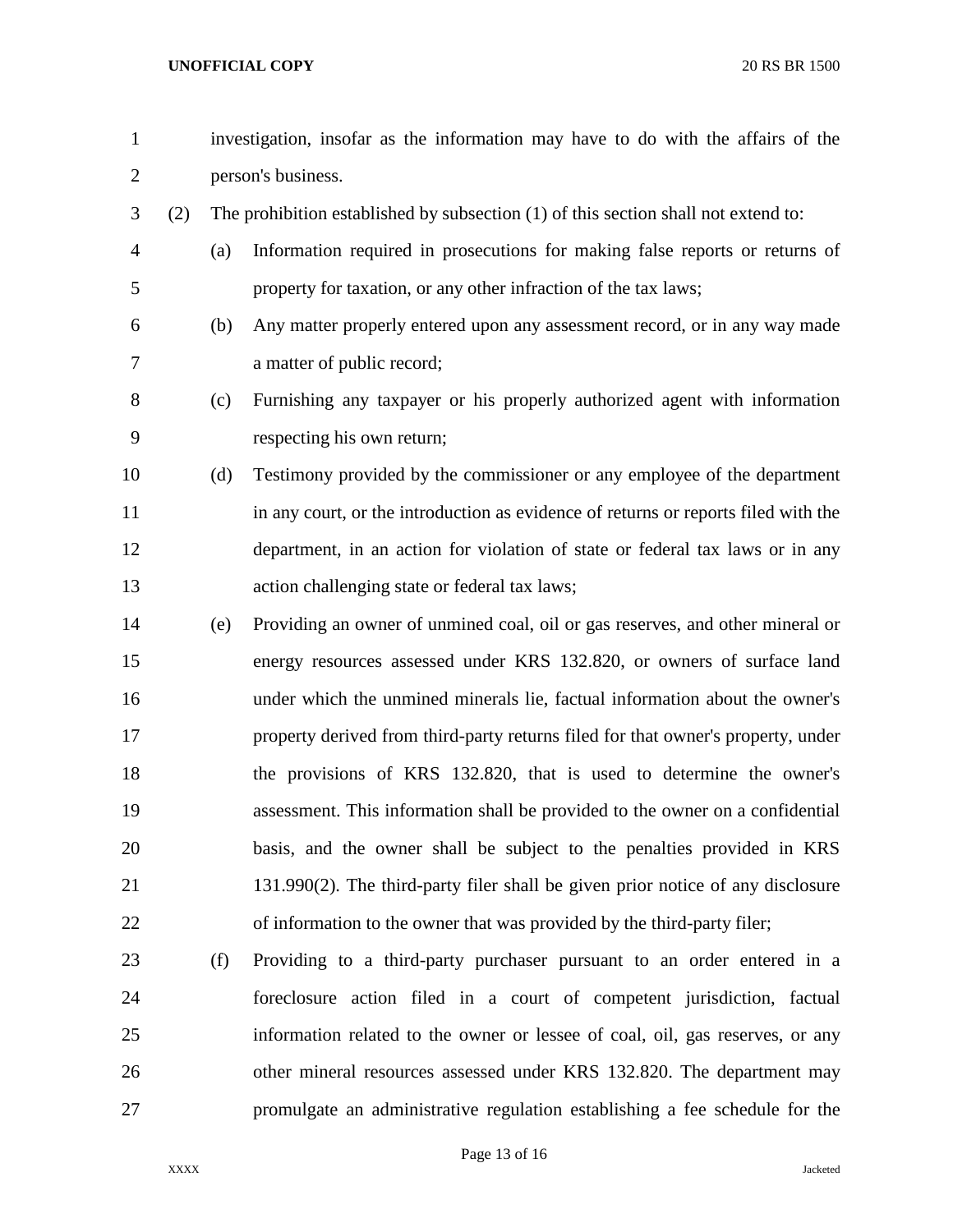| $\mathbf{1}$   |     | provision of the information described in this paragraph. Any fee imposed       |
|----------------|-----|---------------------------------------------------------------------------------|
| $\overline{2}$ |     | shall not exceed the greater of the actual cost of providing the information or |
| 3              |     | ten dollars $(\$10)$ ;                                                          |
| 4              | (g) | Providing information to a licensing agency, the Transportation Cabinet, or     |
| 5              |     | the Kentucky Supreme Court under KRS 131.1817;                                  |
| 6              | (h) | Statistics of gasoline and special fuels gallonage reported to the department   |
| 7              |     | under KRS 138.210 to 138.448;                                                   |
| 8              | (i) | Providing any utility gross receipts license tax return information that is     |
| 9              |     | necessary to administer the provisions of KRS 160.613 to 160.617 to             |
| 10             |     | applicable school districts on a confidential basis;                            |
| 11             | (j) | Providing documents, data, or other information to a third party pursuant to an |
| 12             |     | order issued by a court of competent jurisdiction; [-or]                        |
| 13             | (k) | Providing information to the Legislative Research Commission under:             |
| 14             |     | 1.<br>KRS 139.519 for purposes of the sales and use tax refund on building      |
| 15             |     | materials used for disaster recovery;                                           |
| 16             |     | 2.<br>KRS 141.436 for purposes of the energy efficiency products credits;       |
| 17             |     | 3.<br>KRS 141.437 for purposes of the ENERGY STAR home and the                  |
| 18             |     | <b>ENERGY STAR manufactured home credits;</b>                                   |
| 19             |     | KRS 148.544 for purposes of the film industry incentives;<br>4.                 |
| 20             |     | 5.<br>KRS 154.26-095 for purposes of the Kentucky industrial revitalization     |
| 21             |     | tax credits and the job assessment fees;                                        |
| 22             |     | KRS 141.068 for purposes of the Kentucky investment fund;<br>6.                 |
| 23             |     | KRS 141.396 for purposes of the angel investor tax credit;<br>7.                |
| 24             |     | 8.<br>KRS 141.389 for purposes of the distilled spirits credit;                 |
| 25             |     | 9.<br>KRS 141.408 for purposes of the inventory credit; [ and]                  |
| 26             |     | 10.<br>KRS 141.390 for purposes of the recycling and composting credit;         |
| 27             |     | Section 4 of this Act for purposes of the earn, learn, and recover<br>11.       |

Page 14 of 16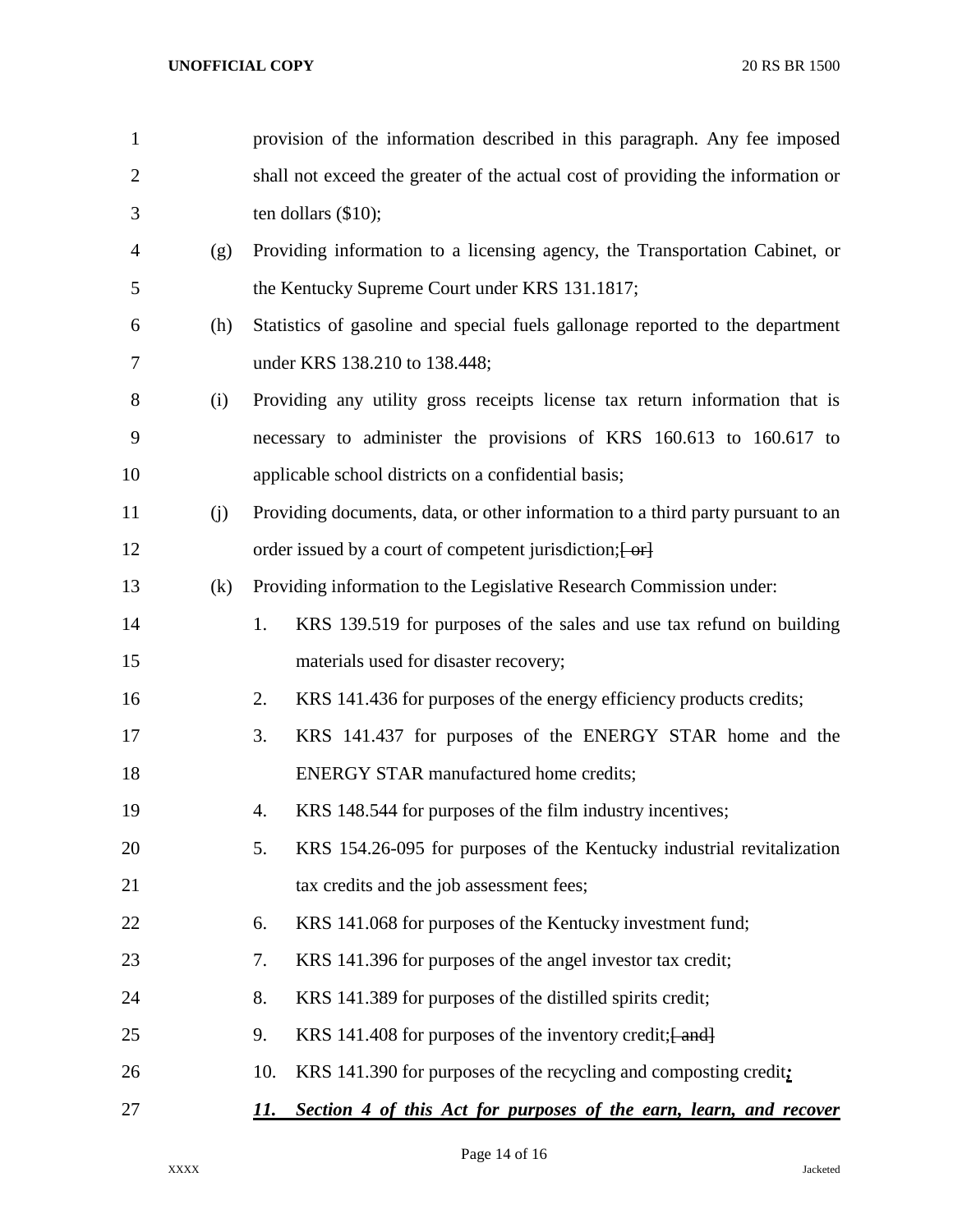| $\mathbf{1}$   |     | credit; or                                                                              |
|----------------|-----|-----------------------------------------------------------------------------------------|
| $\overline{2}$ |     | Providing information to the Bluegrass State Skills Corporation under<br>$\mathcal{U}$  |
| 3              |     | subsection (7) of Section 2 of this Act.                                                |
| 4              | (3) | The commissioner shall make available any information for official use only and on      |
| 5              |     | a confidential basis to the proper officer, agency, board or commission of this state,  |
| 6              |     | any Kentucky county, any Kentucky city, any other state, or the federal government,     |
| 7              |     | under reciprocal agreements whereby the department shall receive similar or useful      |
| 8              |     | information in return.                                                                  |
| 9              | (4) | Access to and inspection of information received from the Internal Revenue Service      |
| 10             |     | is for department use only, and is restricted to tax administration purposes.           |
| 11             |     | Information received from the Internal Revenue Service shall not be made available      |
| 12             |     | to any other agency of state government, or any county, city, or other state, and shall |
| 13             |     | not be inspected intentionally and without authorization by any present secretary or    |
| 14             |     | employee of the Finance and Administration Cabinet, commissioner or employee of         |
| 15             |     | the department, or any other person.                                                    |
| 16             | (5) | Statistics of crude oil as reported to the Department of Revenue under the crude oil    |
| 17             |     | excise tax requirements of KRS Chapter 137 and statistics of natural gas production     |
| 18             |     | as reported to the Department of Revenue under the natural resources severance tax      |
| 19             |     | requirements of KRS Chapter 143A may be made public by the department by                |
| 20             |     | release to the Energy and Environment Cabinet, Department for Natural Resources.        |
| 21             | (6) | Notwithstanding any provision of law to the contrary, beginning with mine-map           |
| 22             |     | submissions for the 1989 tax year, the department may make public or divulge only       |
| 23             |     | those portions of mine maps submitted by taxpayers to the department pursuant to        |
| 24             |     | KRS Chapter 132 for ad valorem tax purposes that depict the boundaries of mined-        |
| 25             |     | out parcel areas. These electronic maps shall not be relied upon to determine actual    |
| 26             |     | boundaries of mined-out parcel areas. Property boundaries contained in mine maps        |
| 27             |     | required under KRS Chapters 350 and 352 shall not be construed to constitute land       |